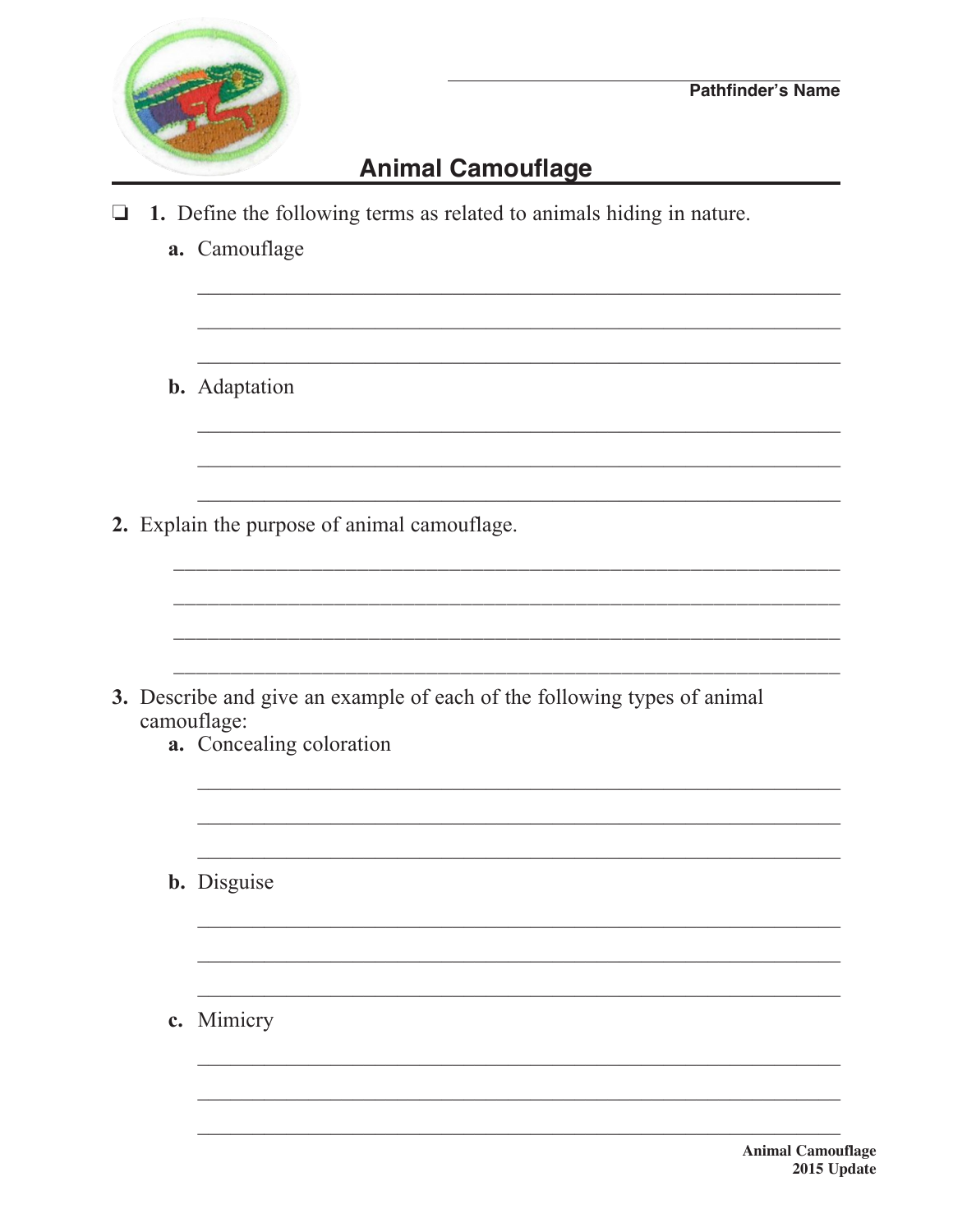| d. Disruptive coloration |
|--------------------------|
|--------------------------|

|  |  |  |  |  |  | 4. Do three of the following projects: |
|--|--|--|--|--|--|----------------------------------------|
|--|--|--|--|--|--|----------------------------------------|

**a.** Create a game based on animal camouflage and play it with a group.

 $\mathcal{L}_\text{max}$  , and the contribution of the contribution of the contribution of the contribution of the contribution of the contribution of the contribution of the contribution of the contribution of the contribution of t

 $\mathcal{L}_\text{max}$  , and the contribution of the contribution of the contribution of the contribution of the contribution of the contribution of the contribution of the contribution of the contribution of the contribution of t

 $\mathcal{L}_\text{max}$  , and the contribution of the contribution of the contribution of the contribution of the contribution of the contribution of the contribution of the contribution of the contribution of the contribution of t

- **b.** Write and tell a children's story with an Animal camouflage theme.
- **c.** Create a poster or display showing at least four (4) different environments with animals that might be camouflaged in each.
- **d.** Create a display of pictures you have taken or drawn of five (5) different animals in camouflage.
- **e.** Spend a minimum of ½ hour observing an animal which uses camouflage (in its natural setting, if possible) and write a report on your observations.
- **f.** Create a children's book with illustrations about animal camouflage.
- **g.** Participate in a panel discussion about the use of animal camouflage giving specific examples and details and the type of hiding it uses.
- **h.** Create a scale model, creating animal and habitat showing how it can hide in nature.
- **i.** Make a scrapbook of the five (5) animal camouflage types (see #3) and pictures of five (5) animals in each of those types.
- **j.** Using multi-media, create a presentation about animal camouflage.
- **k.** Create your own project (submit it for approval from your Club Director before starting)

Date completed **Example 2** 

- **5.** Discover how Satan uses disguise to deceive people regarding Jesus' plan of redemption. Include the following passages in your discussion. Portray your findings in a skit, play or puppet show.
	- **a.** Genesis 3 (Temptation in the Garden)
	- **b.** Chapters 2 & 3 in *Patriarchs and Prophets*.

Date completed  $\blacksquare$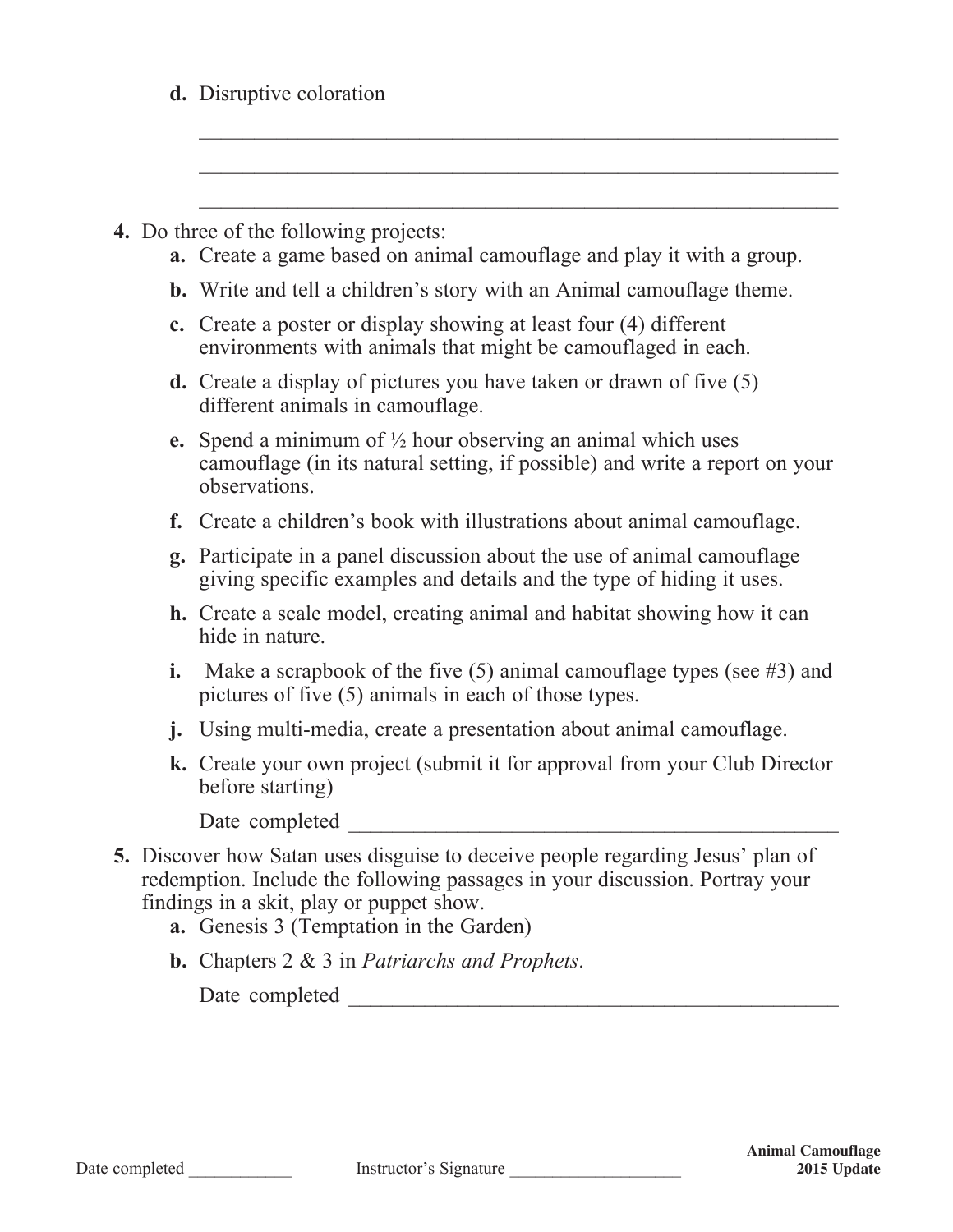## **Animal Camouflage, Advanced**

|   | 1. Have the Animal Camouflage Honor.                                                                                          |
|---|-------------------------------------------------------------------------------------------------------------------------------|
| ப | 2. What role does camouflage play in the world today? Describe ways that<br>three industries or organizations use camouflage. |
|   |                                                                                                                               |
|   | 3. Pick one animal from each of the following habitats and describe what<br>type of camouflage it uses:<br>a. Desert          |
|   | <b>b.</b> Prairie/Grassland                                                                                                   |
|   | c. Tundra                                                                                                                     |
|   | <b>d.</b> Forest/Jungle                                                                                                       |
|   | Ocean                                                                                                                         |
|   | 4. Pick one animal from each of the following phyla and describe what type<br>of camouflage it uses.<br>a. Reptile            |

 $\frac{1}{2}$  ,  $\frac{1}{2}$  ,  $\frac{1}{2}$  ,  $\frac{1}{2}$  ,  $\frac{1}{2}$  ,  $\frac{1}{2}$  ,  $\frac{1}{2}$  ,  $\frac{1}{2}$  ,  $\frac{1}{2}$  ,  $\frac{1}{2}$  ,  $\frac{1}{2}$  ,  $\frac{1}{2}$  ,  $\frac{1}{2}$  ,  $\frac{1}{2}$  ,  $\frac{1}{2}$  ,  $\frac{1}{2}$  ,  $\frac{1}{2}$  ,  $\frac{1}{2}$  ,  $\frac{1$ 

 $\mathcal{L}_\text{max}$  , and the contribution of the contribution of the contribution of the contribution of the contribution of the contribution of the contribution of the contribution of the contribution of the contribution of t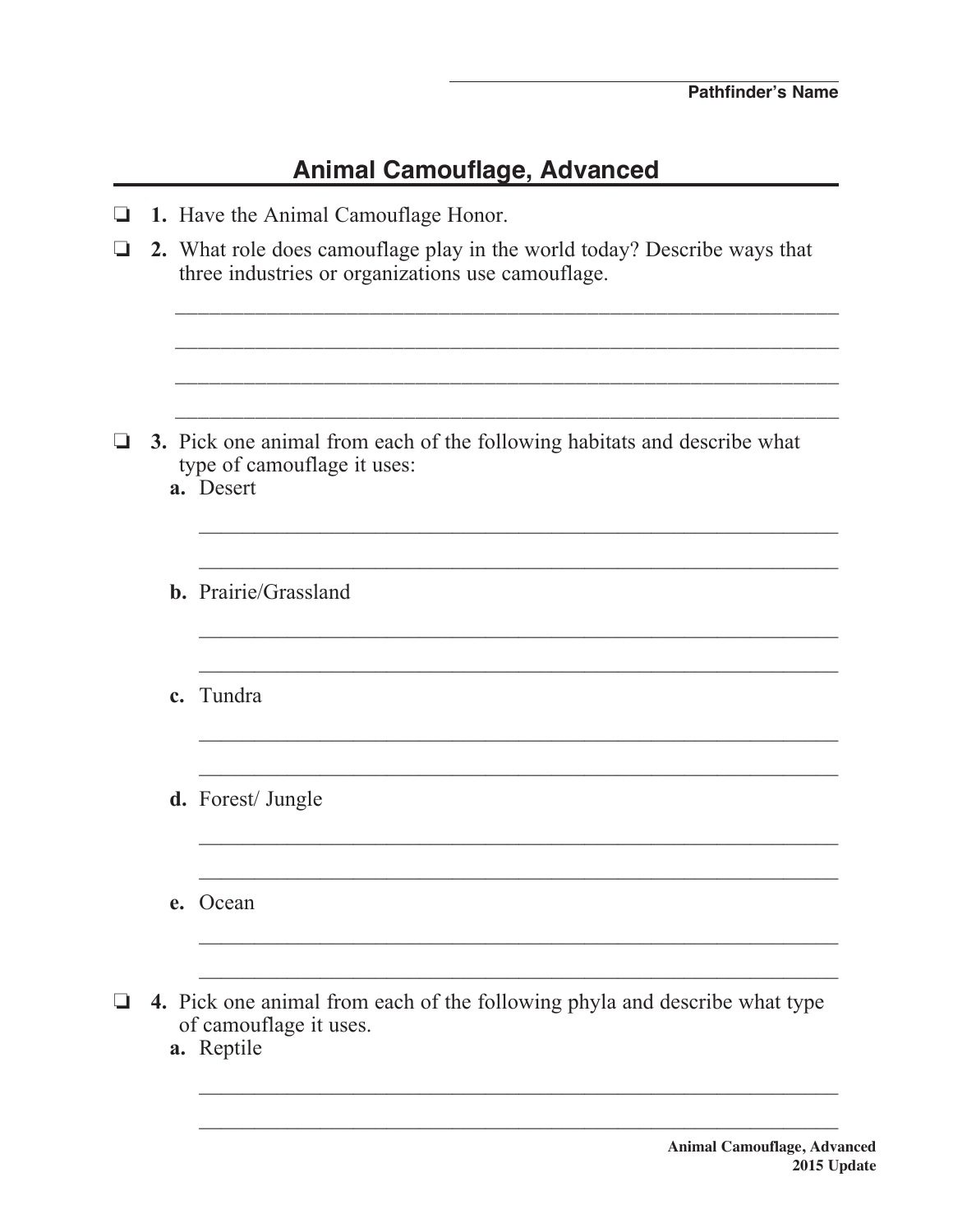|                          | b. Mammal                                                                                                                                                                                                                                                                                                                          |  |  |  |  |  |
|--------------------------|------------------------------------------------------------------------------------------------------------------------------------------------------------------------------------------------------------------------------------------------------------------------------------------------------------------------------------|--|--|--|--|--|
|                          | c. Amphibian                                                                                                                                                                                                                                                                                                                       |  |  |  |  |  |
|                          | d. Bird                                                                                                                                                                                                                                                                                                                            |  |  |  |  |  |
|                          | e. Fish                                                                                                                                                                                                                                                                                                                            |  |  |  |  |  |
| f. Mollusk or Crustacean |                                                                                                                                                                                                                                                                                                                                    |  |  |  |  |  |
| $\Box$                   | <b>5.</b> Do one of the following:<br>a. Visit a pet shop, zoo or other zoological park and find a minimum of<br>five (5) animals that use animal camouflage.<br>$\mathbf{i}$ .<br>List each animal<br>1.<br><u> Alexandria de la contrada de la contrada de la contrada de la contrada de la contrada de la contrada de la c</u>  |  |  |  |  |  |
|                          | 2.<br><u> 1980 - Johann John Stone, markin film yn y breninn y breninn y breninn y breninn y breninn y breninn y brenin</u><br>$\frac{3}{2}$<br>4.<br>5.<br><u> 1989 - Johann Barbara, martin amerikan basal dan berasal dalam basal dalam basal dalam basal dalam basal dala</u><br>List what types of camouflage they use<br>ii. |  |  |  |  |  |
|                          | 2. $\overline{\phantom{a}}$<br>$\frac{3}{2}$<br>$\boldsymbol{4}$ .<br>5.                                                                                                                                                                                                                                                           |  |  |  |  |  |

**Animal Camouflage, Advanced** 2015 Update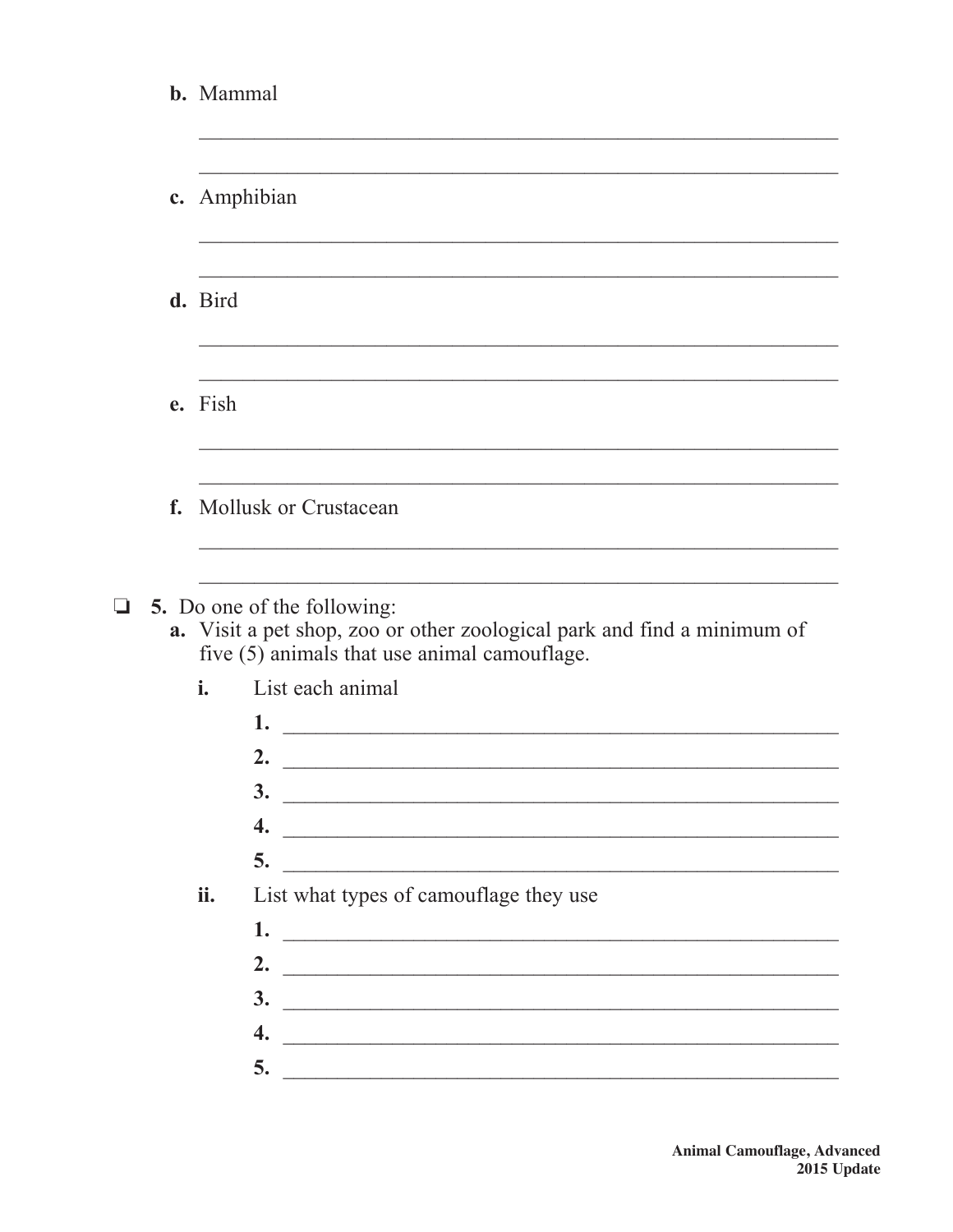**iii.** List what environment/habitat they inhabit in the wild

- **1.** \_\_\_\_\_\_\_\_\_\_\_\_\_\_\_\_\_\_\_\_\_\_\_\_\_\_\_\_\_\_\_\_\_\_\_\_\_\_\_\_\_\_\_\_\_\_\_\_\_\_\_  **2.** \_\_\_\_\_\_\_\_\_\_\_\_\_\_\_\_\_\_\_\_\_\_\_\_\_\_\_\_\_\_\_\_\_\_\_\_\_\_\_\_\_\_\_\_\_\_\_\_\_\_\_  **3.** \_\_\_\_\_\_\_\_\_\_\_\_\_\_\_\_\_\_\_\_\_\_\_\_\_\_\_\_\_\_\_\_\_\_\_\_\_\_\_\_\_\_\_\_\_\_\_\_\_\_\_  **4.** \_\_\_\_\_\_\_\_\_\_\_\_\_\_\_\_\_\_\_\_\_\_\_\_\_\_\_\_\_\_\_\_\_\_\_\_\_\_\_\_\_\_\_\_\_\_\_\_\_\_\_  **5.** \_\_\_\_\_\_\_\_\_\_\_\_\_\_\_\_\_\_\_\_\_\_\_\_\_\_\_\_\_\_\_\_\_\_\_\_\_\_\_\_\_\_\_\_\_\_\_\_\_\_\_
- **iv.** Using a Venn diagram or its equivalent, compare and contrast three of the animals with specific attention to their use of camouflage.
- **b.** Own and/or help care for (2 weeks) an animal who uses camouflage.

 $\mathcal{L}_\text{max} = \frac{1}{2} \sum_{i=1}^{n} \frac{1}{2} \sum_{i=1}^{n} \frac{1}{2} \sum_{i=1}^{n} \frac{1}{2} \sum_{i=1}^{n} \frac{1}{2} \sum_{i=1}^{n} \frac{1}{2} \sum_{i=1}^{n} \frac{1}{2} \sum_{i=1}^{n} \frac{1}{2} \sum_{i=1}^{n} \frac{1}{2} \sum_{i=1}^{n} \frac{1}{2} \sum_{i=1}^{n} \frac{1}{2} \sum_{i=1}^{n} \frac{1}{2} \sum_{i=1}^{n} \frac{1$ 

 $\mathcal{L}_\text{max} = \frac{1}{2} \sum_{i=1}^n \frac{1}{2} \sum_{i=1}^n \frac{1}{2} \sum_{i=1}^n \frac{1}{2} \sum_{i=1}^n \frac{1}{2} \sum_{i=1}^n \frac{1}{2} \sum_{i=1}^n \frac{1}{2} \sum_{i=1}^n \frac{1}{2} \sum_{i=1}^n \frac{1}{2} \sum_{i=1}^n \frac{1}{2} \sum_{i=1}^n \frac{1}{2} \sum_{i=1}^n \frac{1}{2} \sum_{i=1}^n \frac{1}{2} \sum_{i=1}^n$ 

 $\mathcal{L}_\mathcal{L}$  , and the contribution of the contribution of the contribution of the contribution of the contribution of the contribution of the contribution of the contribution of the contribution of the contribution of

\_\_\_\_\_\_\_\_\_\_\_\_\_\_\_\_\_\_\_\_\_\_\_\_\_\_\_\_\_\_\_\_\_\_\_\_\_\_\_\_\_\_\_\_\_\_\_\_\_\_\_\_\_

- **i.** List the type of camouflage it uses
- **ii.** List what environment/habitat they inhabit in the wild
- **iii.** Using a Venn diagram or its equivalent, compare and contrast its use of camouflage with a similar animal that does not use camouflage.

 $\mathcal{L}_\text{max} = \frac{1}{2} \sum_{i=1}^n \frac{1}{2} \sum_{i=1}^n \frac{1}{2} \sum_{i=1}^n \frac{1}{2} \sum_{i=1}^n \frac{1}{2} \sum_{i=1}^n \frac{1}{2} \sum_{i=1}^n \frac{1}{2} \sum_{i=1}^n \frac{1}{2} \sum_{i=1}^n \frac{1}{2} \sum_{i=1}^n \frac{1}{2} \sum_{i=1}^n \frac{1}{2} \sum_{i=1}^n \frac{1}{2} \sum_{i=1}^n \frac{1}{2} \sum_{i=1}^n$ 

**iv.** Describe what role you played in its care and whether it ever used its animal camouflage to hide from you.

 $\mathcal{L}_\text{max} = \frac{1}{2} \sum_{i=1}^n \frac{1}{2} \sum_{i=1}^n \frac{1}{2} \sum_{i=1}^n \frac{1}{2} \sum_{i=1}^n \frac{1}{2} \sum_{i=1}^n \frac{1}{2} \sum_{i=1}^n \frac{1}{2} \sum_{i=1}^n \frac{1}{2} \sum_{i=1}^n \frac{1}{2} \sum_{i=1}^n \frac{1}{2} \sum_{i=1}^n \frac{1}{2} \sum_{i=1}^n \frac{1}{2} \sum_{i=1}^n \frac{1}{2} \sum_{i=1}^n$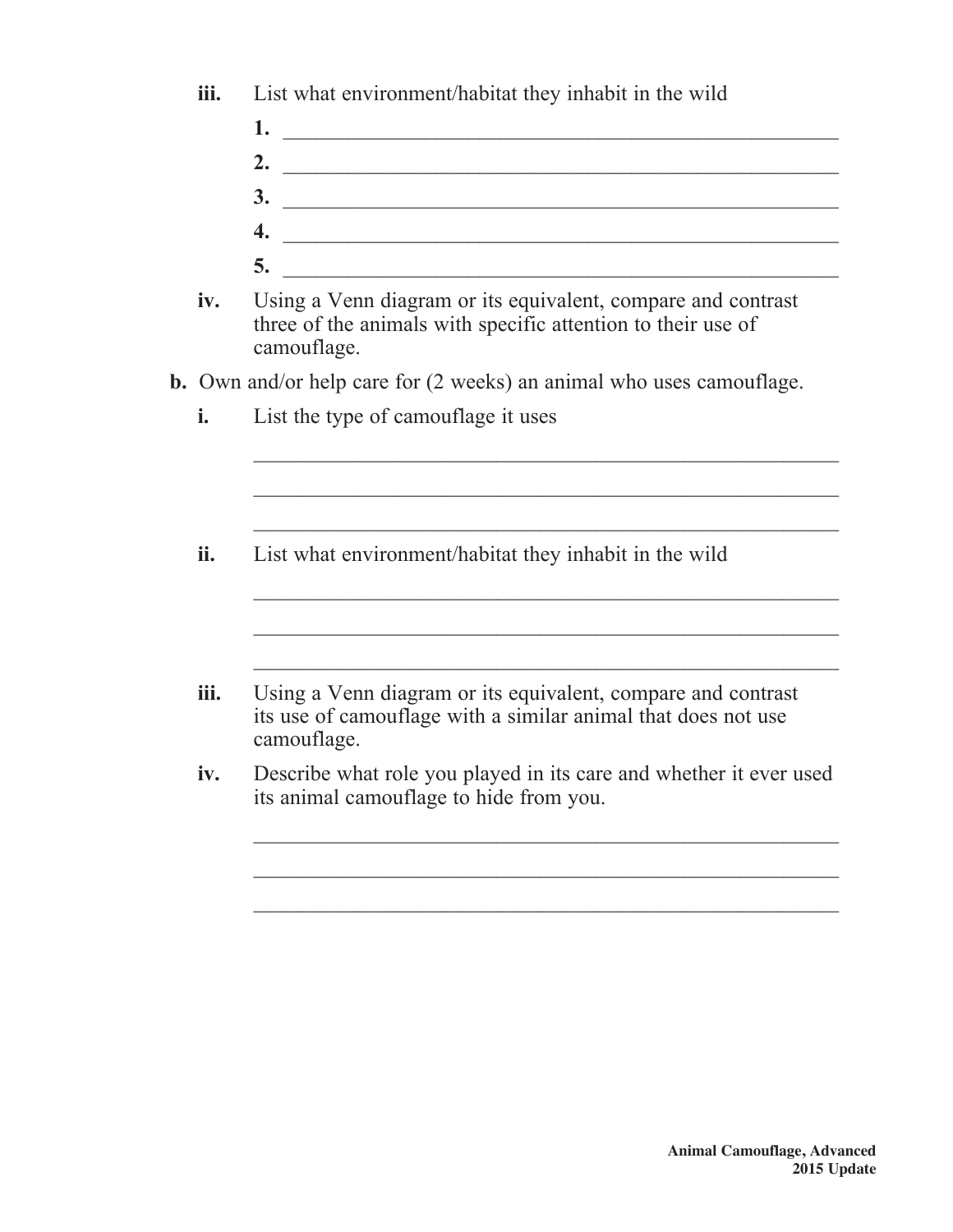- **c.** Visit a Park or Habitat Protection Area and with the help of a docent or interpretive media, identify several native species of wildlife that use animal camouflage.
	- **i.** List each animal  **1.** \_\_\_\_\_\_\_\_\_\_\_\_\_\_\_\_\_\_\_\_\_\_\_\_\_\_\_\_\_\_\_\_\_\_\_\_\_\_\_\_\_\_\_\_\_\_\_\_\_\_\_  **2.** \_\_\_\_\_\_\_\_\_\_\_\_\_\_\_\_\_\_\_\_\_\_\_\_\_\_\_\_\_\_\_\_\_\_\_\_\_\_\_\_\_\_\_\_\_\_\_\_\_\_\_  **3.** \_\_\_\_\_\_\_\_\_\_\_\_\_\_\_\_\_\_\_\_\_\_\_\_\_\_\_\_\_\_\_\_\_\_\_\_\_\_\_\_\_\_\_\_\_\_\_\_\_\_\_ **ii.** List what types of camouflage they use  **1.** \_\_\_\_\_\_\_\_\_\_\_\_\_\_\_\_\_\_\_\_\_\_\_\_\_\_\_\_\_\_\_\_\_\_\_\_\_\_\_\_\_\_\_\_\_\_\_\_\_\_\_  **2.** \_\_\_\_\_\_\_\_\_\_\_\_\_\_\_\_\_\_\_\_\_\_\_\_\_\_\_\_\_\_\_\_\_\_\_\_\_\_\_\_\_\_\_\_\_\_\_\_\_\_\_  **3.** \_\_\_\_\_\_\_\_\_\_\_\_\_\_\_\_\_\_\_\_\_\_\_\_\_\_\_\_\_\_\_\_\_\_\_\_\_\_\_\_\_\_\_\_\_\_\_\_\_\_\_ **iii.** List what environment/habitat they inhabit in the wild  **1.** \_\_\_\_\_\_\_\_\_\_\_\_\_\_\_\_\_\_\_\_\_\_\_\_\_\_\_\_\_\_\_\_\_\_\_\_\_\_\_\_\_\_\_\_\_\_\_\_\_\_\_  **2.** \_\_\_\_\_\_\_\_\_\_\_\_\_\_\_\_\_\_\_\_\_\_\_\_\_\_\_\_\_\_\_\_\_\_\_\_\_\_\_\_\_\_\_\_\_\_\_\_\_\_\_  **3.** \_\_\_\_\_\_\_\_\_\_\_\_\_\_\_\_\_\_\_\_\_\_\_\_\_\_\_\_\_\_\_\_\_\_\_\_\_\_\_\_\_\_\_\_\_\_\_\_\_\_\_
	- **iv.** Using a Venn diagram or its equivalent, Compare and contrast three of the animals with specific attention to their use of camouflage.
- o **6.** Prepare and present a devotional about animal camouflage. Include a meaningful spiritual application. Bible passages that may be used include:  **a.** Psalm 32:7
	-
	- **b.** Psalm 119:14
	- **c.** Jeremiah 23:24
	- **d.** 1 Peter 5:8
	- **e.** Titus 1:10
	- **f.** Hebrews 4:13
	- **g.** Revelation 6;15-16.

Date completed \_\_\_\_\_\_\_\_\_\_\_\_\_\_\_\_\_\_\_\_\_\_\_\_\_\_\_\_\_\_\_\_\_\_\_\_\_\_\_\_\_\_\_\_\_